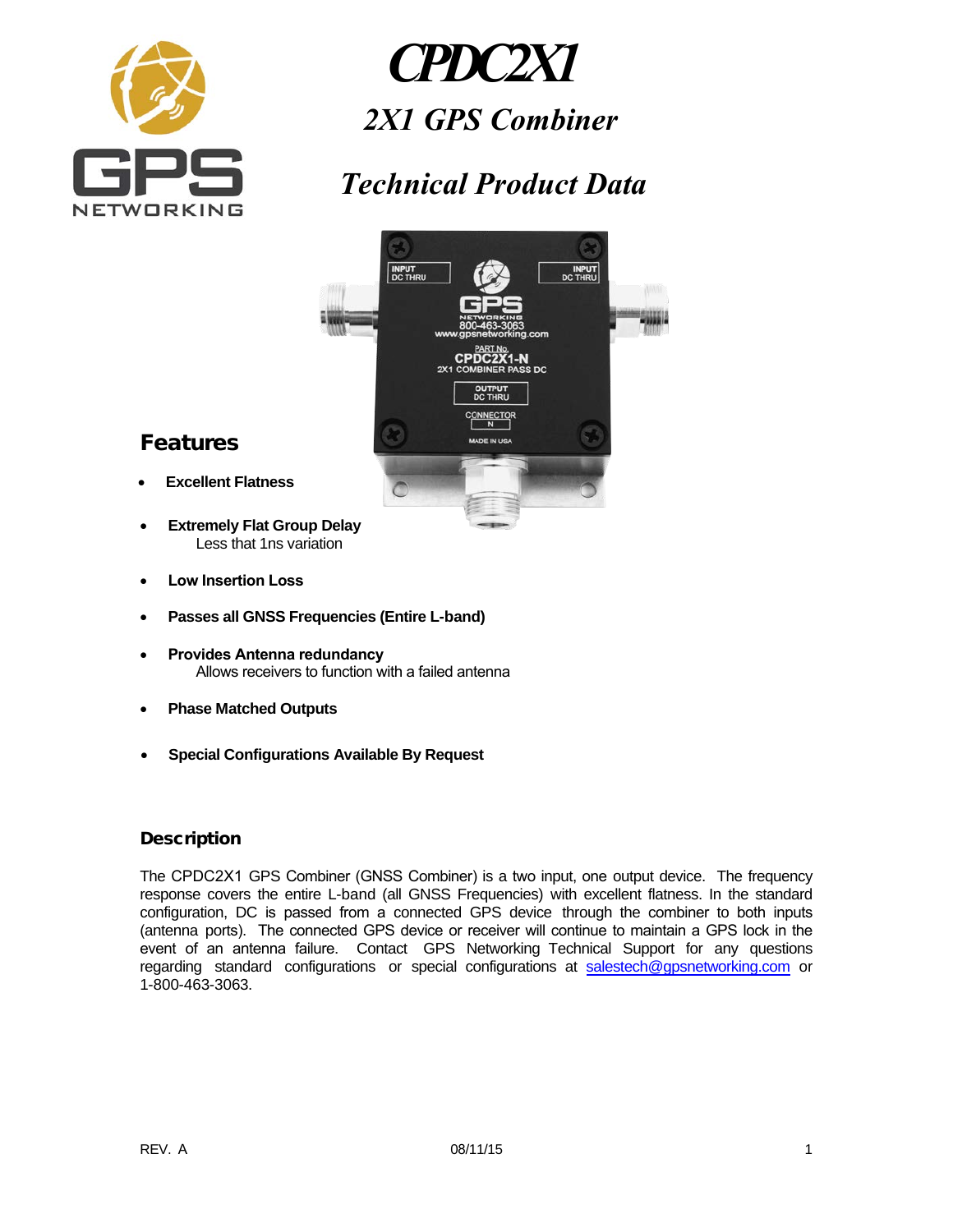#### Electrical Specifications, TA = 25<sup>0</sup>C

| <b>Parameter</b>               | <b>Conditions</b>                                       | Min    | Typ    | <b>Max</b> | <b>Units</b> |
|--------------------------------|---------------------------------------------------------|--------|--------|------------|--------------|
| Freq. Range                    | Antenna/Input - Any Output, Unused Outputs - $50\Omega$ | 1.1    |        | 1.7        | GHz          |
| Input/Output                   | Antenna/input to output                                 |        | 50     |            | Ω            |
| Impedance                      |                                                         |        |        |            |              |
| Input SWR                      | All ports - $50\Omega$                                  |        |        | 2.0:1      |              |
| Output SWR                     | All ports - $50\Omega$                                  |        |        | 1.5:1      |              |
| <b>Insertion Loss</b>          | Antenna - Any Output, Unused Outputs - $50\Omega$       | $-4.0$ | $-5.0$ | $-6.0$     | dΒ           |
| <b>Gain Flatness</b>           | Either Input/Antenna port - Output,                     |        |        | 1.0        | dB           |
| Amplitude Balance              | Either Input/Antenna port - Output,                     |        |        | 1.0        | dΒ           |
| <b>Phase Balance</b>           | Either Input/Antenna port - Output,                     |        |        | 1.0        | dea          |
| <b>Isolation</b>               | Input Ports: Output - $50\Omega$                        | 20     |        |            | dΒ           |
| Group delay<br><b>Flatness</b> | Antenna 1 - Output, Antenna 2 - Output                  |        |        |            | ns           |

#### External Power Options (Networked Option)

| <b>Network Power Supply</b>                                                     |                                 |                                                         |  |  |  |  |
|---------------------------------------------------------------------------------|---------------------------------|---------------------------------------------------------|--|--|--|--|
| <b>Source Voltage Options</b>                                                   | <b>VOLTAGE INPUT</b>            | <b>STYLE</b>                                            |  |  |  |  |
|                                                                                 | 110VAC                          | Transformer (Wall Mount)                                |  |  |  |  |
|                                                                                 | 220 VAC (2 prong Euro)          | <b>Transformer (Wall Mount)</b>                         |  |  |  |  |
|                                                                                 | 240 VAC (3 prong UK style)      | Transformer (Wall Mount)                                |  |  |  |  |
|                                                                                 | Customer Supplied DC (9-32 VDC) | 2-pin Military DC Connector                             |  |  |  |  |
| Output Voltage Options <sup>(1)</sup>                                           | DC VOLTAGE OUT                  | <b>MAX CURRENT OUT FOR</b><br><b>CORRESPONDING Vout</b> |  |  |  |  |
|                                                                                 | 3.3V                            | 110 <sub>m</sub> A                                      |  |  |  |  |
|                                                                                 | 5V                              | 125mA                                                   |  |  |  |  |
|                                                                                 | 9V                              | 140 <sub>m</sub> A                                      |  |  |  |  |
|                                                                                 | 12V                             | 180 <sub>m</sub> A                                      |  |  |  |  |
|                                                                                 | 15V                             | 220mA                                                   |  |  |  |  |
|                                                                                 | Custom                          | <b>TDB</b>                                              |  |  |  |  |
| <b>Standard DC Configuration without External Power Option</b>                  |                                 |                                                         |  |  |  |  |
|                                                                                 | All ports pass DC               |                                                         |  |  |  |  |
|                                                                                 |                                 |                                                         |  |  |  |  |
| Standard DC Configuration with any External Power Option (AC/DC or Military DC) |                                 |                                                         |  |  |  |  |
|                                                                                 | Output port DC Blocked          |                                                         |  |  |  |  |
|                                                                                 | User Selected Output DC Voltage |                                                         |  |  |  |  |
| <b>RF Connector Options</b>                                                     |                                 |                                                         |  |  |  |  |
| <b>Connector Options</b>                                                        | <b>CONNECTOR STYLE</b>          | <b>CHARGE</b>                                           |  |  |  |  |
|                                                                                 | Type N-female                   | NC                                                      |  |  |  |  |
|                                                                                 | Type SMA-female                 | $\overline{\text{NC}}$                                  |  |  |  |  |
|                                                                                 | Type TNC-female                 | NC                                                      |  |  |  |  |
|                                                                                 | Type BNC-female                 | <b>NC</b>                                               |  |  |  |  |

(1) With Networked Option, any RF port (input or output) can be selected Pass DC or Block DC.

(Contact GPS Networking Technical Support at 719-595-9880 or [salestech@gpsnetworking.com](mailto:salestech@gpsnetworking.com) for any questions regarding non-standard configurations and corresponding part numbers)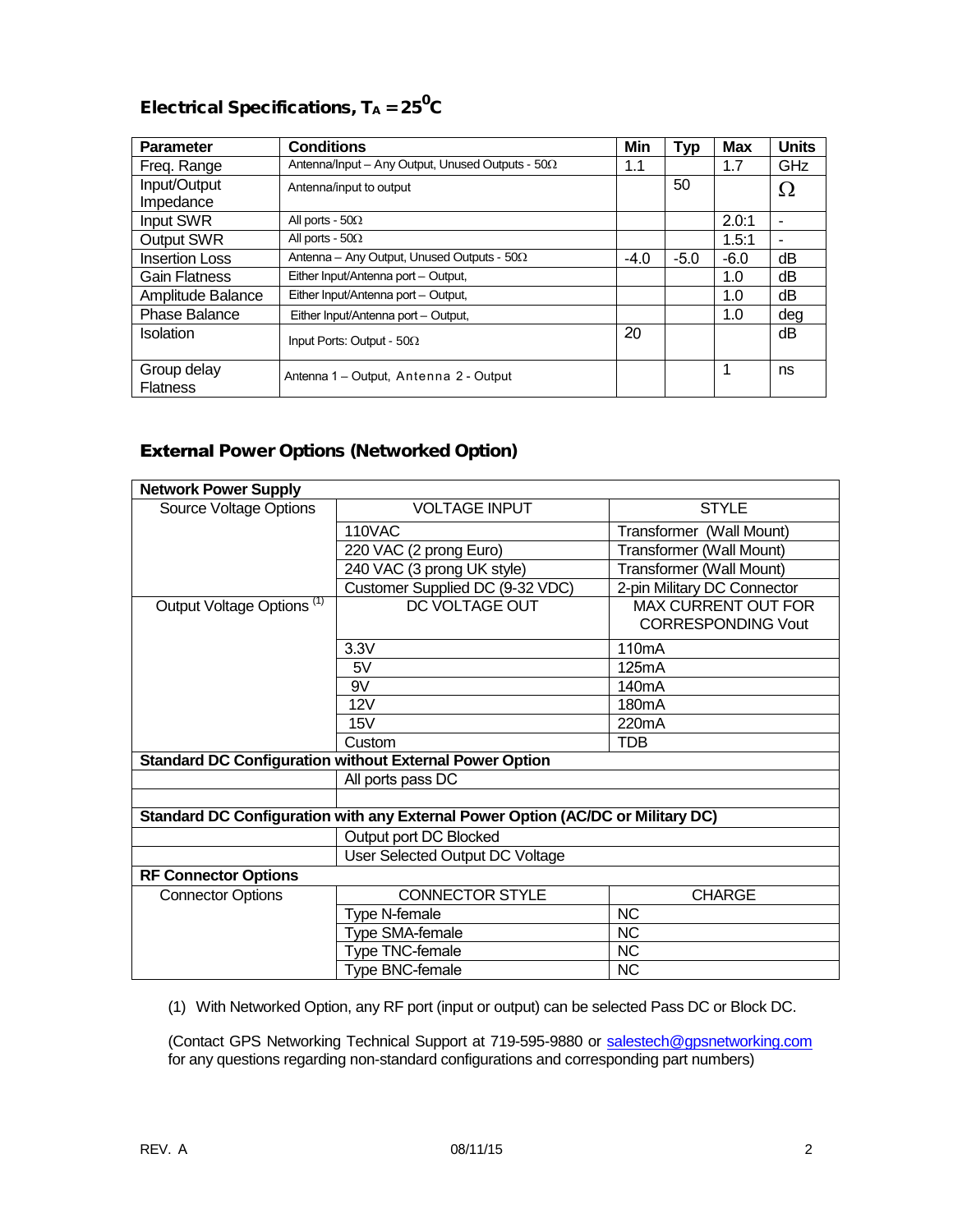Part Number Configuration



(Contact GPS Networking Technical Support at 719-595-9880 or salestech@gpsnetworking.com for any questions regarding non-standard configurations and corresponding part numbers)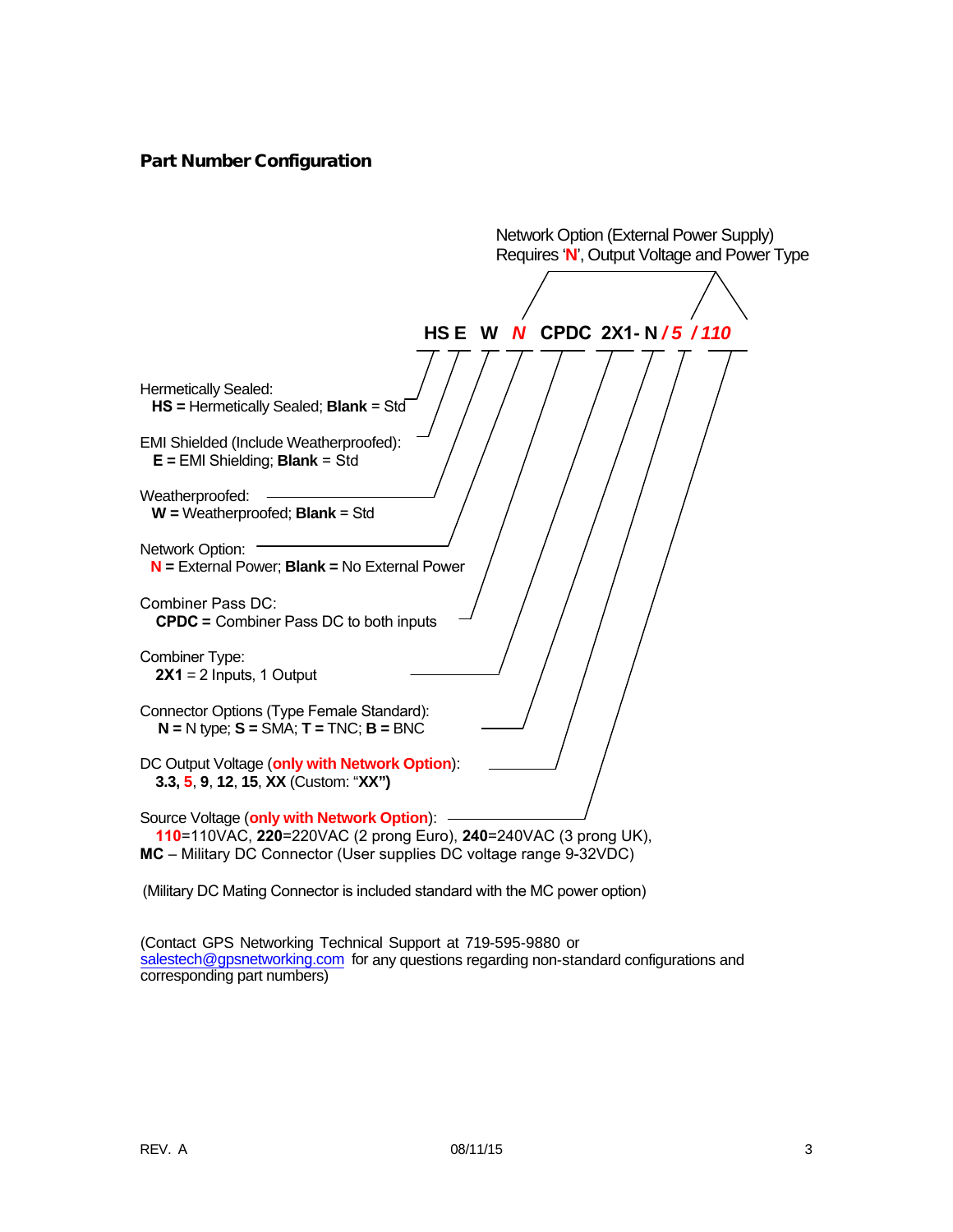#### **Performance**

Typical Frequency Response: Input1/Input 2 To Output, (Type N connectors)

Input SWR: Input1/Input2 to Output - 50Ω (Typical Type N connectors):